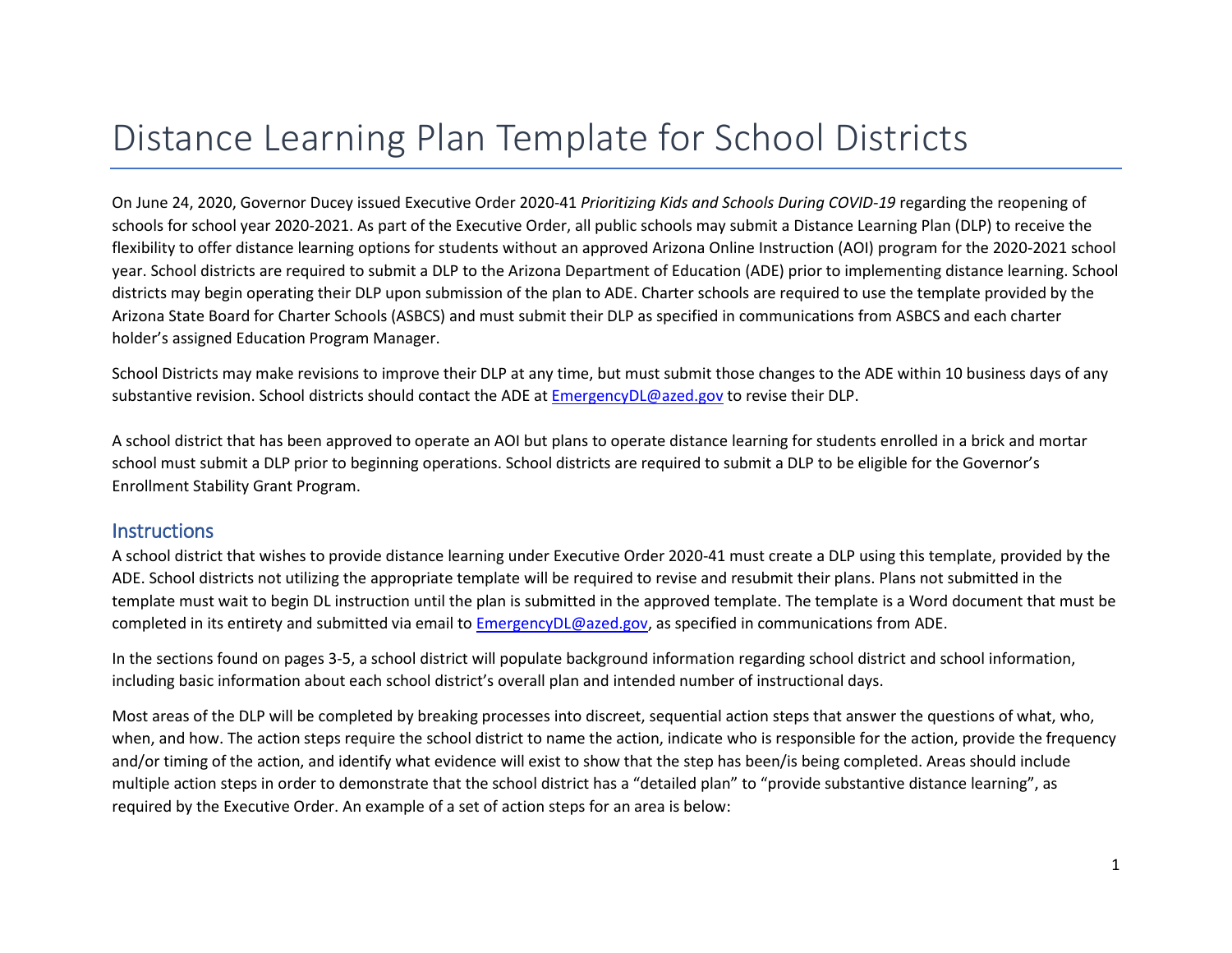|    | <b>Action Step(s)</b>            | Person(s) Responsible         |    | <b>Frequency and/or Timing</b> | <b>Evidence of Implementation</b> |
|----|----------------------------------|-------------------------------|----|--------------------------------|-----------------------------------|
|    |                                  |                               |    |                                |                                   |
|    | Develop full Professional        | <b>Dean of Academics</b>      |    | Early July                     | <b>Professional Development</b>   |
|    | Development Calendar that        | Administrative Team (Head of  |    | Last week of July              | Calendar                          |
|    | includes training on Virtual     | School, Dean of Academics,    | 3. | Weekly                         | Training Agendas, Sign in         |
|    | Instruction.                     | <b>Instructional Coaches)</b> | 4. | Weekly (as needed)             | Sheets, and Presentations         |
|    | Provide pre-service training to  | Dean of Academics and Virtual |    |                                | <b>Meeting Notes</b>              |
|    | staff on Edgenuity, Core         | Instructors                   |    |                                | <b>Coaching Logs</b>              |
|    | Knowledge, Singapore Math,       | <b>Instructional Coaches</b>  |    |                                |                                   |
|    | and required state training      |                               |    |                                |                                   |
| 3. | Schedule and implement           |                               |    |                                |                                   |
|    | weekly virtual meetings with all |                               |    |                                |                                   |
|    | staff to problem solve           |                               |    |                                |                                   |
|    | stakeholder struggles with       |                               |    |                                |                                   |
|    | virtual model                    |                               |    |                                |                                   |
| 4. | Provide virtual coaching to all  |                               |    |                                |                                   |
|    | virtual staff members when       |                               |    |                                |                                   |
|    | difficulties arise (through      |                               |    |                                |                                   |
|    | "classroom observations" or by   |                               |    |                                |                                   |
|    | staff request).                  |                               |    |                                |                                   |

The example above is not intended to demonstrate that these are specific action steps a school district should use, nor that this is the best or most appropriate number of action steps. Rather, it is provided as guidance to show the manner in which the template is to be completed.

Other areas of the template will require the school district to check boxes to indicate specific tasks, strategies, or resources to be used for different stakeholders included in the distance learning process.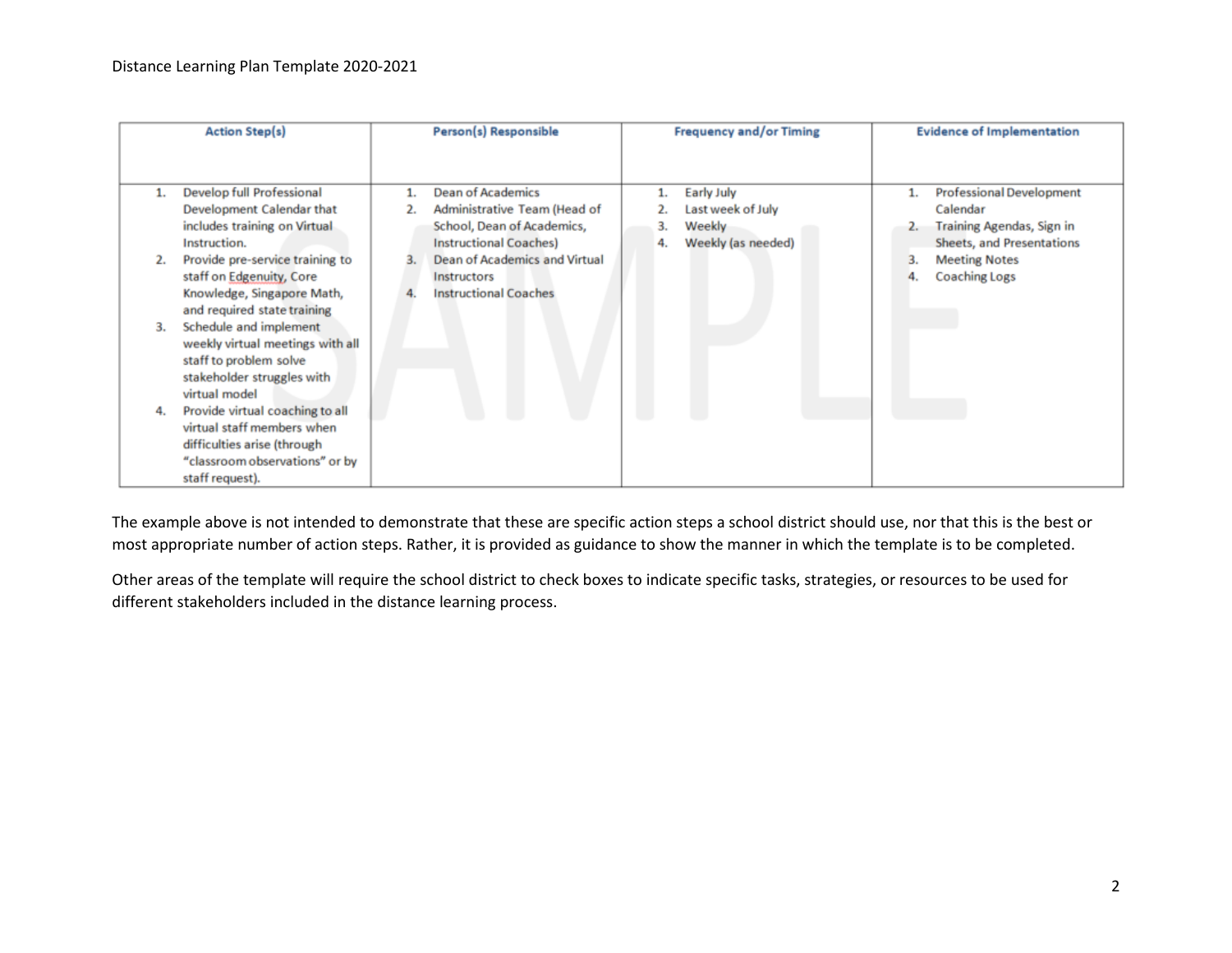### School District Information

\**School districts are only required to submit one DLP. If individual schools within a district are providing unique instructional programs, we encourage school districts to incorporate that information into one DLP, as opposed to completing additional templates. Please contac[t EmergencyDL@azed.gov](mailto:EmergencyDL@azed.gov) with any questions.*

| <b>School District Name</b>                                                      | <b>Mobile Elementary School District</b> | <b>School District Entity ID</b> | 4253 |
|----------------------------------------------------------------------------------|------------------------------------------|----------------------------------|------|
| Representative authorized to submit the plan (This is the individual who will be |                                          | Teri Dominguez                   |      |
| contacted with questions about the plan)                                         |                                          |                                  |      |
| <b>Representative Telephone Number</b>                                           |                                          | 520-568-2280                     |      |
| <b>Representative E-Mail Address</b>                                             |                                          | tdominguez@mobileesd.org         |      |

#### School Information

\**In the chart, list the schools this plan applies to. Add rows as needed to account for all schools.*

| <b>School Name</b>              | <b>Entity ID</b> | <b>CTDS</b>  |
|---------------------------------|------------------|--------------|
| <b>Mobile Elementary School</b> | 5191             | 07-03-86-101 |
|                                 |                  |              |
|                                 |                  |              |
|                                 |                  |              |

#### Distance Learning Background Information

*a. Number of Instructional Days (3.b)*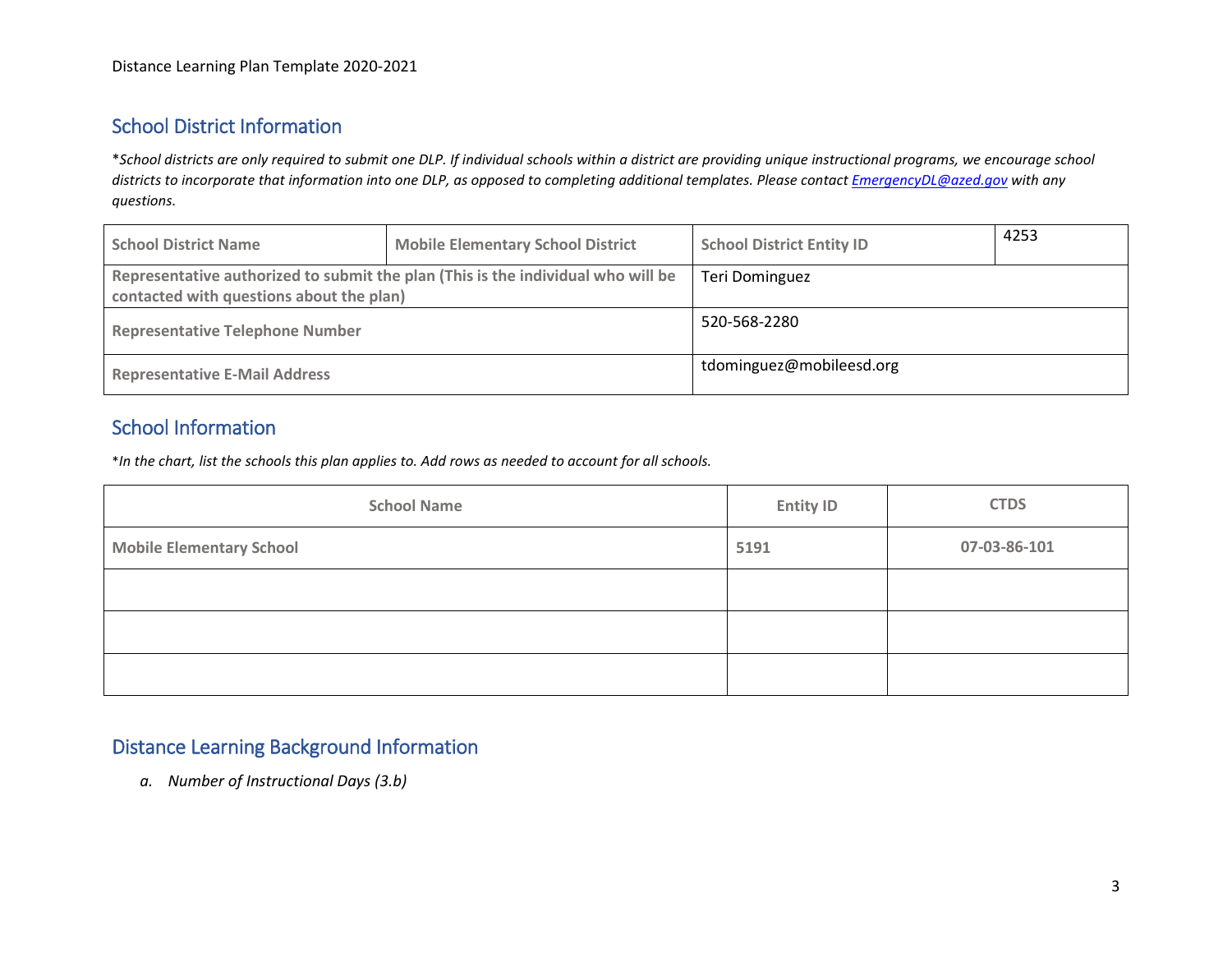*Each school district shall operate for the required 180 days of instruction pursuant to Executive Order 2020-41 (3.b). An exception to this requirement may be granted by the ADE, if the school intended to switch to a different schedule for the 2020-2021 school year. If ADE previously approved the school to operate on a calendar that was not 180 days, but met the number of hours equal to 180 days of instruction, this provision is still met, and no action is required.*

*Please note, pursuant to Executive Order 2020-44 the Arizona Department of Education (ADE) shall conduct an analysis of the need to waive the number of school days that schools are required to provide schooling and the impact of such a waiver by August 31, 2020.*

| How many instructional days will the school district operate for School Year 2020-2021? | 180 |
|-----------------------------------------------------------------------------------------|-----|
| How many instructional days did the school district operate for School Year 2019-2020?  | 180 |

#### *b. Distance Learning Option (3.b)*

| <b>Estimated Enrollment for FY 2021</b>                                                          | 30                                                                                                                                                                                                                                                                                                                                                                                                                                                                                                                                                                                                                                                                                                                                 | <b>Start Date for Distance Learning</b>                                                                       | 07/20/2020 |
|--------------------------------------------------------------------------------------------------|------------------------------------------------------------------------------------------------------------------------------------------------------------------------------------------------------------------------------------------------------------------------------------------------------------------------------------------------------------------------------------------------------------------------------------------------------------------------------------------------------------------------------------------------------------------------------------------------------------------------------------------------------------------------------------------------------------------------------------|---------------------------------------------------------------------------------------------------------------|------------|
| <b>Estimated Number of Students Participating</b><br>in Distance Learning for the Full Year      |                                                                                                                                                                                                                                                                                                                                                                                                                                                                                                                                                                                                                                                                                                                                    | <b>Estimated Number of Students</b><br><b>Participating in Distance Learning</b><br>for a Portion of the year | 25         |
| Please choose the option that indicates your<br>proposed duration/plan for distance<br>learning: | $\Box$ 1. We intend to operate distance learning for the full year for all students.<br>$\square$ 2. We intend to operate distance learning until<br>for all students.<br>$\square$ 3. We intend to operate distance learning only until the Governor allows schools to fully<br>reopen.<br>$\square$ 4. We intend to operate distance learning and use a hybrid approach once the Governor<br>allows schools to fully reopen. Hybrid includes distance learning with students learning in the<br>classroom on some days, and from home on other days (i.e. half of the students attend<br>Mon/Wed and half of the students Tues/Thurs, half of the students come each week, etc.).<br>$\boxtimes$ 5. Other (Please explain below) |                                                                                                               |            |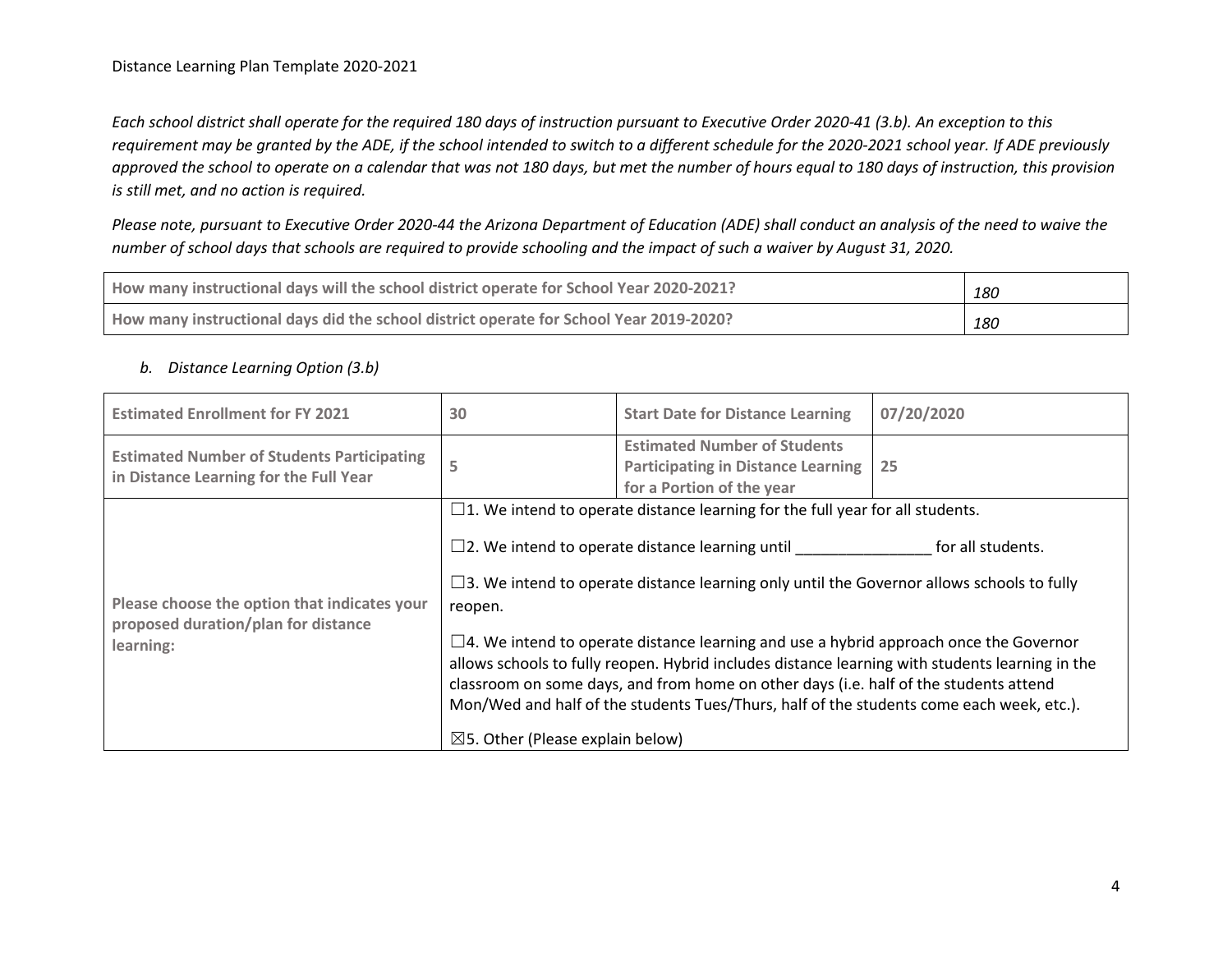**If you chose option 4 or 5 above, please provide a brief narrative explaining the details of the plan you will use:**

We intend to operate distance learning and use a hybrid approach once the Governor allows schools to fully re-open. Hybrid learning includes offering classes for students full time on campus, part time online and part time on campus, and continuing fully online instruction for families who do not feel comfortable returning to school during the COVID-19 crisis.

| Is the school district requiring students to do distance learning?                                                        | Yes |
|---------------------------------------------------------------------------------------------------------------------------|-----|
| If students are required to do distance learning, is the school district providing a physical location for students to go | Yes |
| during the same hours of the day AND the same days throughout the week as it did in the FY2020 school year prior to       |     |
| the school closure?                                                                                                       |     |

*\*In the case of a statewide closure or delay of in-person instruction, the requirement to provide a physical location available for students is waived under the Executive Order 2020-41 until the State permits in-person instruction. If due to a COVID-19 outbreak and pursuant to A.R.S. § 36-787, the Arizona Department of Health Services directs a school to close temporarily in order to appropriately sanitize the facility, the requirement to provide a physical location available for students is waived.* 

#### Attendance Tracking (1.a.i, 1.i)

- *Describe how the school district will track attendance for students attending remotely, whether full time or intermittently.* The description must include the specific measures that will be used to determine whether a student participating in DL will be reported as present or absent on days when instruction does not take place in person. Attendance tracking may include methods such as:
	- Communication with their teachers via telephone, ZOOM, MS Teams, or other digital meeting software.
	- Student participation in a virtual meeting or classroom session (ZOOM, MS TEAMS, Google Meets, etc.)
	- Daily assignments completed and submitted by the student.
	- A parent attestation or documentation of time spent on educational activities.

*The school district is advised that the ADE will continue to issue guidance on the topic of attendance, and should closely monitor updated information related to these expectations. Current guidance can be found here:* [https://www.azed.gov/finance/school-finance-guidance-for](https://www.azed.gov/finance/school-finance-guidance-for-covid-19/)[covid-19/](https://www.azed.gov/finance/school-finance-guidance-for-covid-19/)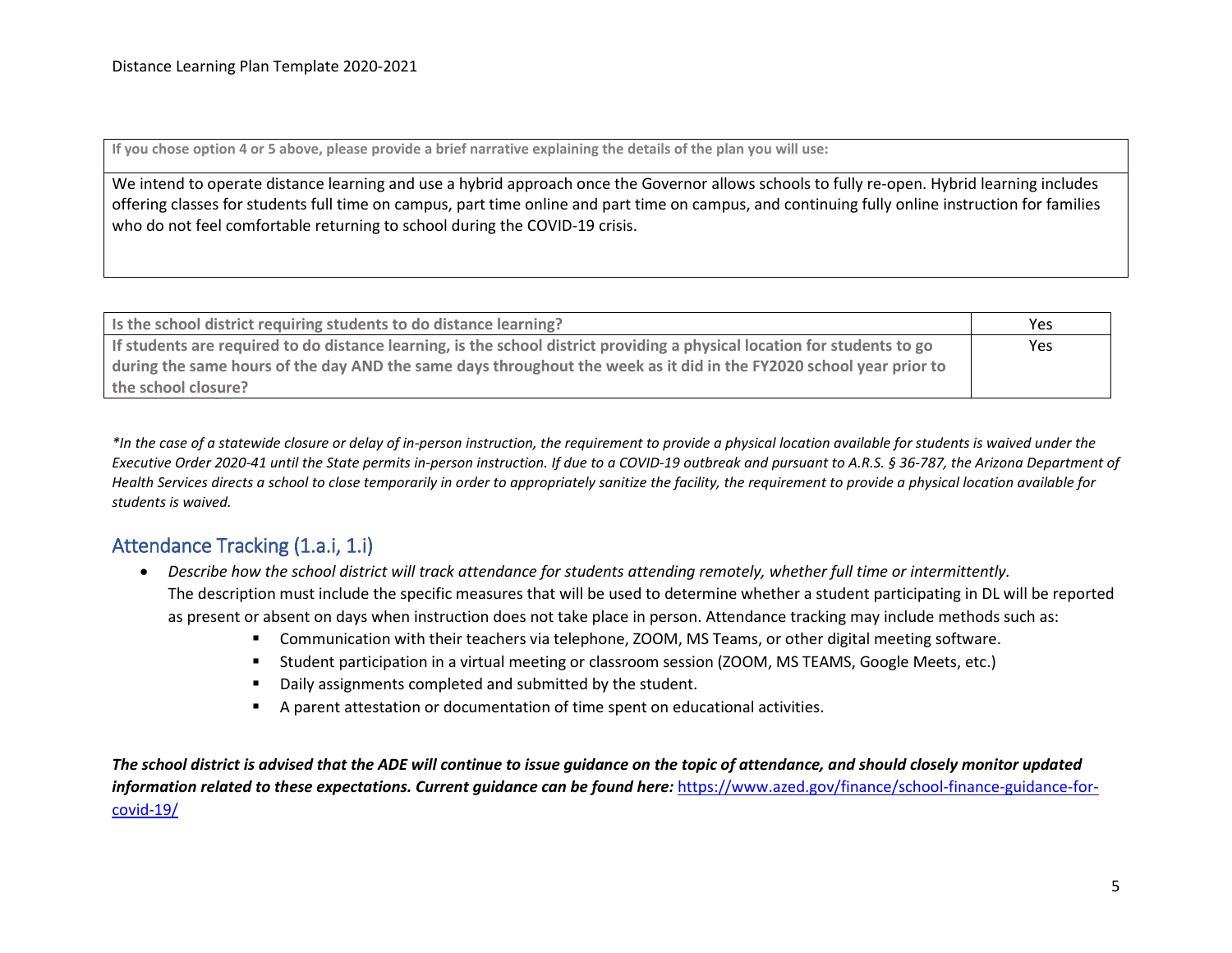| <b>Action Step(s)</b>                                                                                                                                                                                                                                                                                                                       | <b>Person(s) Responsible</b>         | <b>Frequency and/or Timing</b>                                | <b>Evidence of Implementation</b>                                             |
|---------------------------------------------------------------------------------------------------------------------------------------------------------------------------------------------------------------------------------------------------------------------------------------------------------------------------------------------|--------------------------------------|---------------------------------------------------------------|-------------------------------------------------------------------------------|
| Each day teachers will take attendance<br>based on who is in the zoom session.<br>Teachers will log who is present, tardy,<br>absent, or leaves early in the same<br>manner as on campus. Parents will be<br>contacted via the front office if the<br>student is not in attendance for the zoom<br>session, arrives tardy, or leaves early. | Classroom Teachers, attendance clerk | Attendance is taken at 8:15 am and<br>1:15pm each school day. | Teacher attendance sheets; parent call<br>logs, attendance records in synergy |

#### *a. Describe the efforts the school district will make to ensure all enrolled students are contacted and in communication on a regular basis.*

| <b>Action Step(s)</b>                                                                                                                                                                                                                                       | <b>Person(s) Responsible</b>        | <b>Frequency and/or Timing</b> | <b>Evidence of Implementation</b>                   |
|-------------------------------------------------------------------------------------------------------------------------------------------------------------------------------------------------------------------------------------------------------------|-------------------------------------|--------------------------------|-----------------------------------------------------|
| Students will interact with teachers daily<br>through zoom lessons. If student is not in<br>class, the parent is contacted                                                                                                                                  | Teachers, Parents, attendance clerk | Daily, Monday through Friday   | Teacher attendance sheets; parent call<br>logs      |
| Teachers will contact parents and<br>students once or week to discuss<br>progress in the curriculum and standards,<br>and to assess what is going well and<br>support is needed to continue adequate<br>progress towards mastery of the state<br>standards. | Teachers, students, and parents     | Once per week                  | Parent/Student Contact Logs and<br><b>Summaries</b> |
| Administration will send regular updates<br>to parents through mail, email, and text                                                                                                                                                                        | Administration                      | Bi-Weekly                      | <b>Letters Mailed to Parents</b>                    |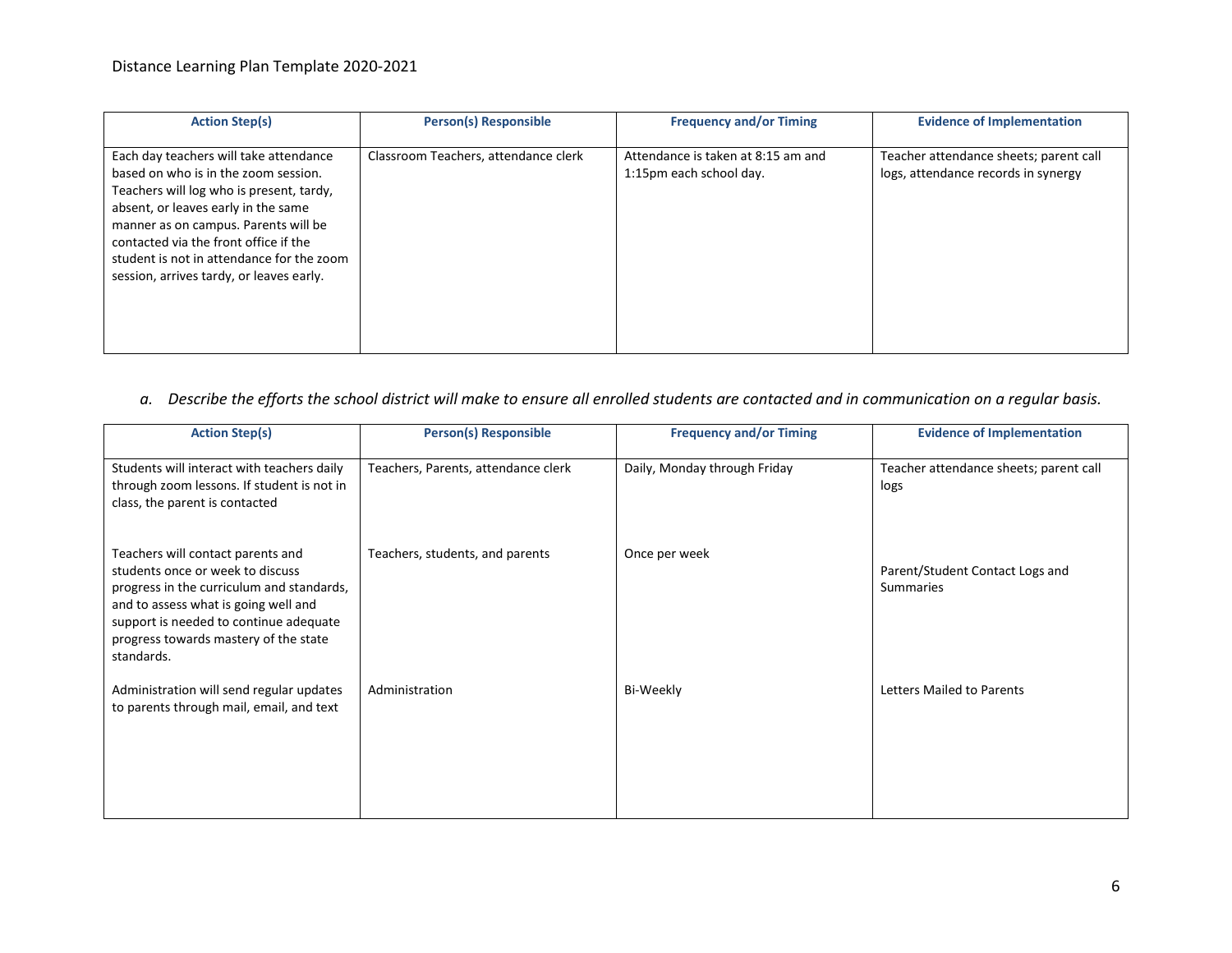## Teacher and Staff Expectations and Support (1.a.ii)

*a. Describe expectations of teachers and other staff working virtually.*

| <b>Action Step(s)</b>                                                                                                                                                                                                                                                                                                                                                                                                                                                                                                            | <b>Person(s) Responsible</b>    | <b>Frequency and/or Timing</b>                                                                 | <b>Evidence of Implementation</b>                     |
|----------------------------------------------------------------------------------------------------------------------------------------------------------------------------------------------------------------------------------------------------------------------------------------------------------------------------------------------------------------------------------------------------------------------------------------------------------------------------------------------------------------------------------|---------------------------------|------------------------------------------------------------------------------------------------|-------------------------------------------------------|
| Teachers will create high quality<br>standards based lesson plans and turn<br>them in to administration weekly                                                                                                                                                                                                                                                                                                                                                                                                                   | Teachers, administration        | Monday of each week by 8am                                                                     | Binder containing teacher lesson plans                |
| Teachers will instruct students via zoom<br>and google classroom at least 5 hours<br>daily Monday-Friday. Teachers will be<br>provided breaks and lunch. Teachers are<br>expected to take attendance twice daily                                                                                                                                                                                                                                                                                                                 | Teachers, administration        | 5 hours per day, Monday through Friday,<br>according to the district instructional<br>calendar | Zoom classroom meetings, administration<br>spot check |
| Although students are participating<br>digitally, teachers must monitor behavior<br>of students to ensure that the classroom<br>environment remains appropriate.<br>Teachers will have the same expectations<br>for student behavior as when they are on<br>campus. Students are expected to remain<br>on task, participate actively in lessons,<br>raise hand (digitally), not talk out, ask<br>questions, keep language and actions<br>appropriate, complete assigned tasks,                                                   | <b>Teachers</b>                 | Daily, while class in session                                                                  | Teacher observation                                   |
| etc.<br>Teachers and staff are expected to work<br>from campus. All teaching is virtual. The<br>only exception is if a teacher or staff<br>member has a Covid case within the<br>home, is ill but able to work, or has had<br>exposure to Covid. The teacher or staff<br>member may work from home until CDC<br>guidelines for self-isolation have been<br>met, for a maximum of 14 days. If the<br>COVID-19 pandemic worsens or there are<br>further orders by the Governor, acts of<br>the legislature, or ADE recommendations | Teachers, staff, administration | Daily, during work days                                                                        | <b>Staff Payroll Logs</b>                             |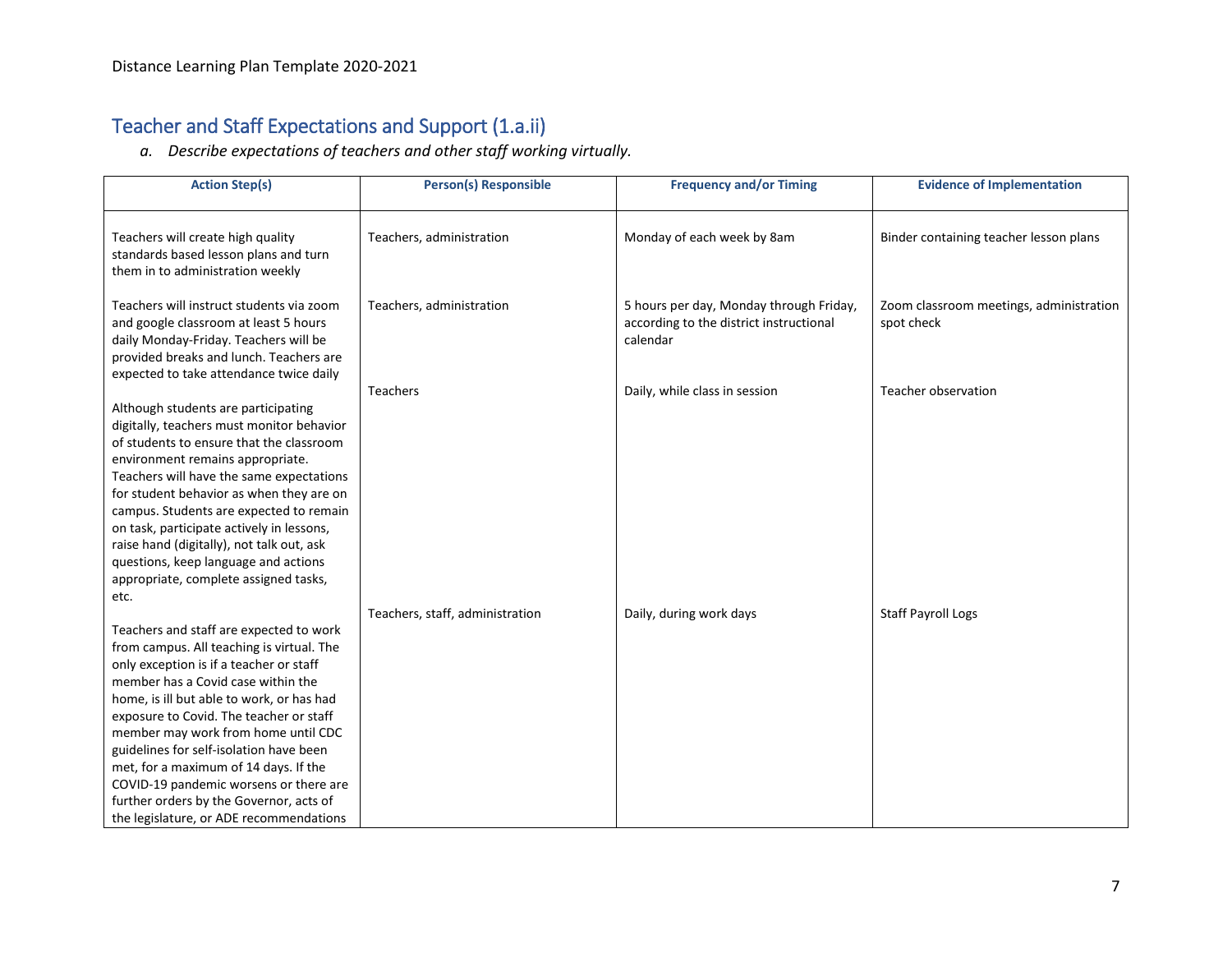| on campus work requirements may be<br>reconsidered.                                                                                                                                                                                                                                                                                                                                                                                                                                            |                                                       |                                               |                    |
|------------------------------------------------------------------------------------------------------------------------------------------------------------------------------------------------------------------------------------------------------------------------------------------------------------------------------------------------------------------------------------------------------------------------------------------------------------------------------------------------|-------------------------------------------------------|-----------------------------------------------|--------------------|
| Teachers will conduct a digital "Meet the<br>Teacher" event. During this event parents<br>will log in to the student's digital<br>classroom, and the teacher will orient<br>students and parents to the platform to<br>ensure that students know how to access<br>their digital classrooms, attendance<br>expectations, work expectations, grading,<br>and times prior to the first day of school.<br>Teachers will call parents to provide them<br>with login information prior to the event. | Teachers, staff, administration, students,<br>parents | Conducted on 7/17/2020 between 3pm<br>and 5pm | <b>Event Flyer</b> |
| Teachers or staff working virtually from<br>home due to COVID-19 will be required to<br>log time and activities and turn them in<br>prior to payroll processing. Teachers or<br>staff working off campus virtually will be<br>required to be available via phone, email,<br>or electronic means during the workday.<br>Staff working from home may be<br>assigned other tasks apart from their<br>normal work assignments.                                                                     | Teachers, staff, administration                       | If needed                                     | Employee work logs |

- *b. Describe commitments on delivery of employee support services including but not limited to:*
	- o *Human resource policies and support for employees; and*
	- o *Regular communication from the administration.*

| <b>Action Step(s)</b>                | Person(s) Responsible | <b>Frequency and/or Timing</b> | <b>Evidence of Implementation</b>      |
|--------------------------------------|-----------------------|--------------------------------|----------------------------------------|
|                                      |                       |                                |                                        |
|                                      |                       | Preservice days                | All employees received Employees       |
| Communication to employees and       | Administration        |                                | handbook for 2020-2021 in a meeting on |
| observance on campus of all COVID-19 |                       |                                | 7//9/2020. Employees were advised to   |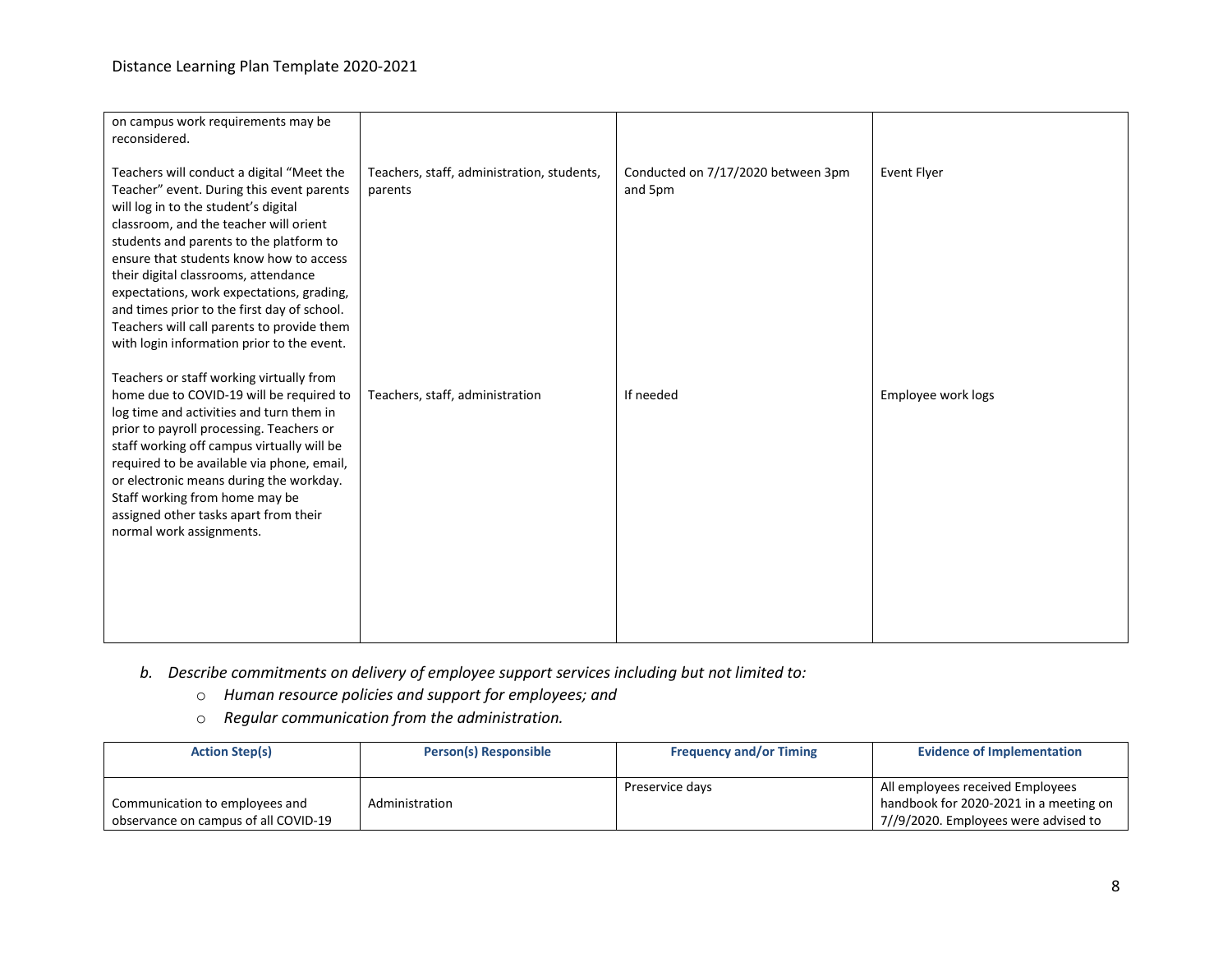| safety, precautions, and procedures                                                                                                                                                           |                                 |           | follow all COVID-19 precautions and were<br>advised to come to administration with<br>any questions. |
|-----------------------------------------------------------------------------------------------------------------------------------------------------------------------------------------------|---------------------------------|-----------|------------------------------------------------------------------------------------------------------|
| Administration will communicate to<br>employees via email and text regularly.                                                                                                                 | Administration                  | As needed | Copies of communications                                                                             |
| CDC and ADE recommendations about<br>social distancing, hygiene, screening, and<br>virus mitigation will be followed and<br>encouraged. Masks will be required to be<br>worn while on campus. | Administration, teachers, staff | Daily     | Posted Signage, flyers, CDC guidance<br>documents                                                    |

#### *c. Describe how professional development will be provided to employees.*

| <b>Action Step(s)</b>                                                                                                                                                                                                                                                                                                                                                                                                                                                                                                                                                                                    | <b>Person(s) Responsible</b>    | <b>Frequency and/or Timing</b>     | <b>Evidence of Implementation</b> |
|----------------------------------------------------------------------------------------------------------------------------------------------------------------------------------------------------------------------------------------------------------------------------------------------------------------------------------------------------------------------------------------------------------------------------------------------------------------------------------------------------------------------------------------------------------------------------------------------------------|---------------------------------|------------------------------------|-----------------------------------|
| Professional Development Days will be<br>added to the calendar. These days will be<br>7/6/2020, 7/7/2020, and 7/8/2020. Pre-<br>Service will be 7/9/2020, 7/10/2020, and<br>7/13/2020. These are regular workdays<br>for staff, and they will receive normal pay<br>during professional development.<br>During the extra professional<br>development days the teachers, staff, and<br>administration will discuss last school<br>year, determine positives and negatives,<br>and how to address learning issues that<br>were present during distance learning.<br>Second, various platforms for distance | Administration, Teachers, Staff | Week of 7/6/2020 through 7/17/2020 | Preservice meeting sign in sheets |
| learning will be discussed and a single                                                                                                                                                                                                                                                                                                                                                                                                                                                                                                                                                                  |                                 |                                    |                                   |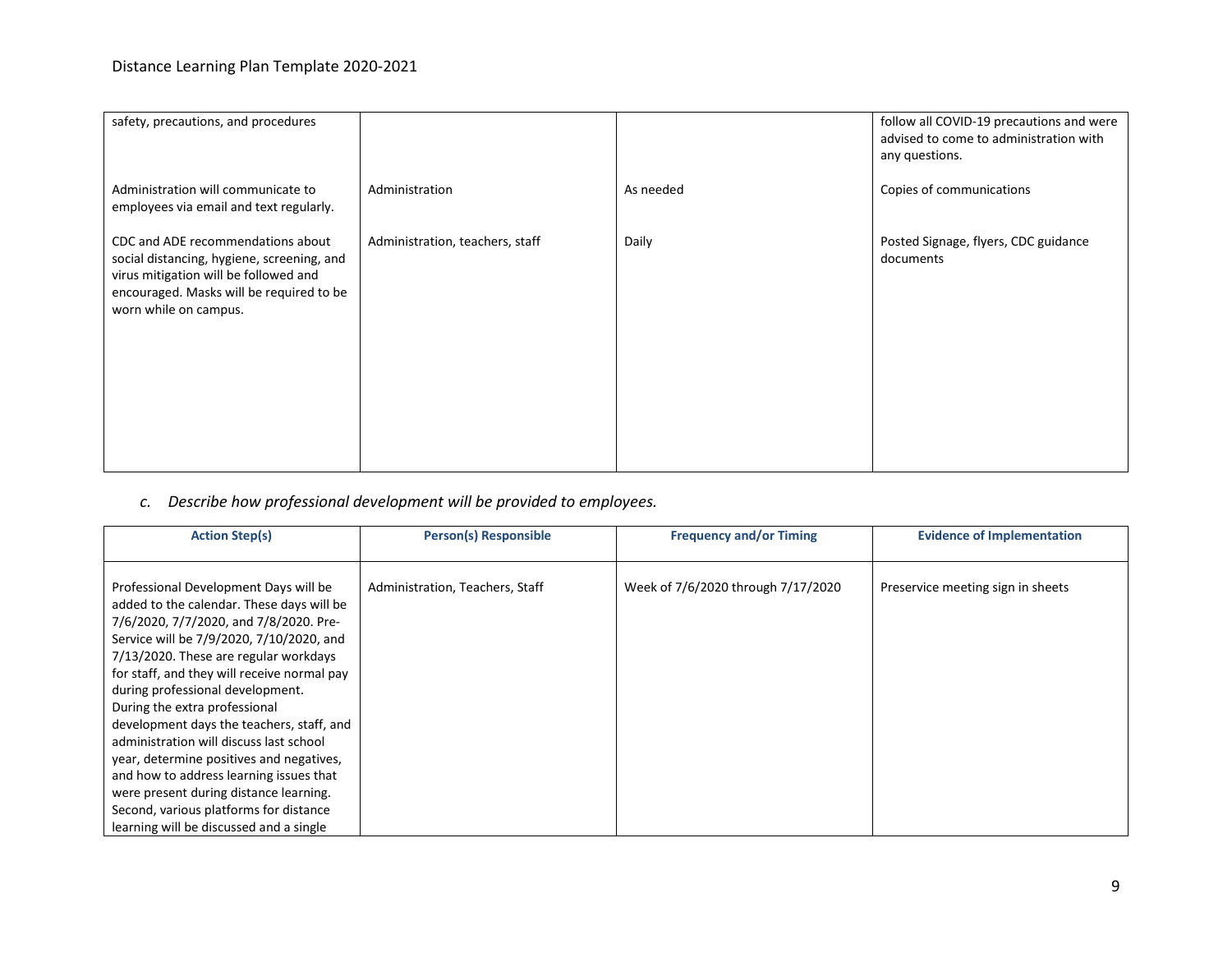| platform for all teachers will be decided  |                                 |                                       |                                         |
|--------------------------------------------|---------------------------------|---------------------------------------|-----------------------------------------|
| on. Third, administrative expectations for |                                 |                                       |                                         |
| high academic standards, instruction,      |                                 |                                       |                                         |
| accountability, attendance, work day,      |                                 |                                       |                                         |
| grading, student accountability, parent    |                                 |                                       |                                         |
| contact, and procedures will be            |                                 |                                       |                                         |
| discussed.                                 |                                 |                                       |                                         |
| During Pre-Service there will be staff     |                                 |                                       |                                         |
| meetings with required trainings, COVID-   |                                 |                                       |                                         |
| 19 guidelines training, and instructional  |                                 |                                       |                                         |
| schedules, breaks, and recesses will be    |                                 |                                       |                                         |
| addressed.                                 |                                 |                                       |                                         |
| During the remainder of the week           |                                 |                                       |                                         |
| teachers will set up their digital         |                                 |                                       |                                         |
| classrooms, create a studio for online     |                                 |                                       |                                         |
| instruction in classroom, and prepare for  |                                 |                                       |                                         |
| material drop off days, and digital meet   |                                 |                                       |                                         |
| the teacher day. Teachers will be ready to |                                 |                                       |                                         |
| instruct by 7/17/2020.                     |                                 |                                       |                                         |
|                                            |                                 |                                       |                                         |
| <b>Regular Meetings and Professional</b>   |                                 |                                       |                                         |
| Development will be held via digital       |                                 |                                       |                                         |
| means according to the regular             | Administration, Teachers, Staff | According to professional development | Professional Development sign in sheets |
| professional development schedule          |                                 | schedule                              | or list of digital meeting attendees    |
|                                            |                                 |                                       |                                         |
|                                            |                                 |                                       |                                         |
|                                            |                                 |                                       |                                         |
|                                            |                                 |                                       |                                         |
|                                            |                                 |                                       |                                         |

**List Specific Professional Development Topics That Will Be Covered**

#### Connectivity (1.a.iii)

*Check the boxes below to indicate which was/will be used to ensure each student, teacher, and staff member has access to a device and internet connectivity if the plan relies on online learning.*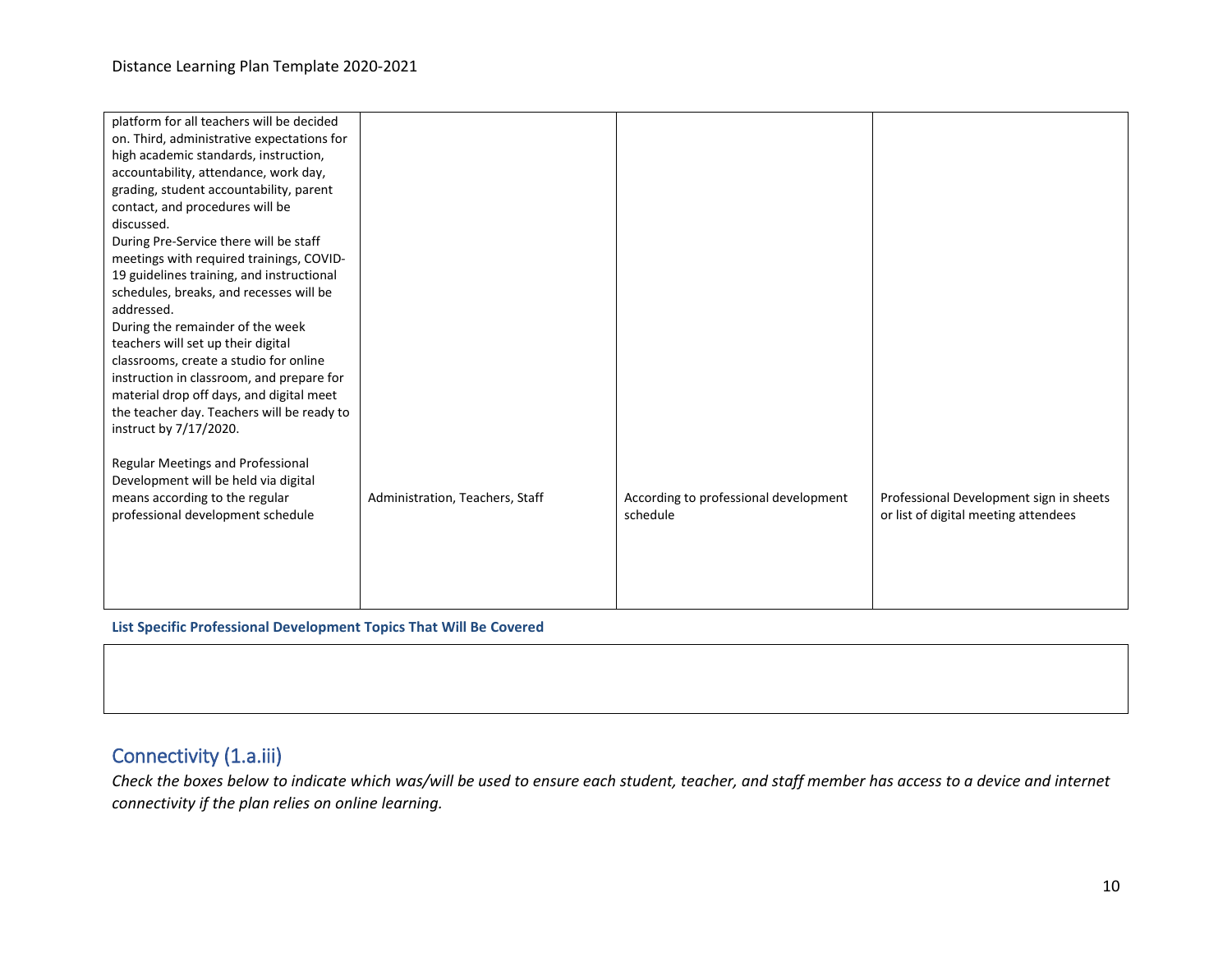|                                                                | <b>Students</b> | <b>Teachers</b> | <b>Staff</b> |
|----------------------------------------------------------------|-----------------|-----------------|--------------|
| <b>What was Used to Establish Need?</b>                        |                 |                 |              |
| Questionnaire                                                  | X               | X               | X            |
| Personal Contact and Discussion                                | x               | X               | X            |
| Needs Assessment-Available data                                | x               | x               | x            |
| Other:                                                         |                 |                 |              |
| What will be Used to Respond to Need?                          |                 |                 |              |
| Loaner Device (laptop/tablet)                                  | x               | x               | x            |
| WIFI Hot Spot                                                  | x               | x               | x            |
| <b>Supplemental Utility Support (Internet)</b>                 |                 |                 |              |
| Other:                                                         |                 |                 |              |
| When will stakeholders have access to IT Support Availability? |                 |                 |              |
| <b>Traditional School Hours</b>                                | x               | X               | x            |
| <b>Extended Weekday Hours</b>                                  |                 |                 |              |
| 24/7 Support                                                   |                 |                 |              |
| Other:                                                         |                 |                 |              |

#### Instructional Methods and Monitoring Learning (1.a.iii)

*a. In the tables below, list the methods that will be used to deliver instruction (i.e. Direct Instruction via Zoom, Independent Study, Project Based Learning via a menu of options), the content provider or program to be used (i.e. Edgenuity, Journeys, Saxon Math), and the Formative and Summative Assessment Strategies to be used, as well as the frequency of those assessments.*

|              | Instructional Methods, Content Delivery, and Monitoring Student Learning (Math) |                                                         |                             |                                 |  |  |
|--------------|---------------------------------------------------------------------------------|---------------------------------------------------------|-----------------------------|---------------------------------|--|--|
|              | <b>Educational Delivery</b>                                                     | Content Provider/Program<br><b>Formative Assessment</b> |                             |                                 |  |  |
|              | Methodologies                                                                   | <b>Strategies and Frequency</b><br>Used                 |                             | <b>Strategies and Frequency</b> |  |  |
| Kindergarten | Direct Instruction Via Zoom                                                     | NY Engage                                               | NY Engage Mid-Module and    | Galileo Testing 3X per year     |  |  |
|              |                                                                                 |                                                         | End of Module Assessment;   | AZMERIT Testing 1x per year     |  |  |
|              |                                                                                 |                                                         | NY Engage Lesson based Exit |                                 |  |  |
|              |                                                                                 |                                                         | tickets.                    |                                 |  |  |
| $1 - 3$      | Direct Instruction Via Zoom                                                     | NY Engage                                               | NY Engage Mid-Module and    | Galileo Testing 3X per year     |  |  |
|              |                                                                                 |                                                         | End of Module Assessment;   | AZMERIT Testing 1x per year     |  |  |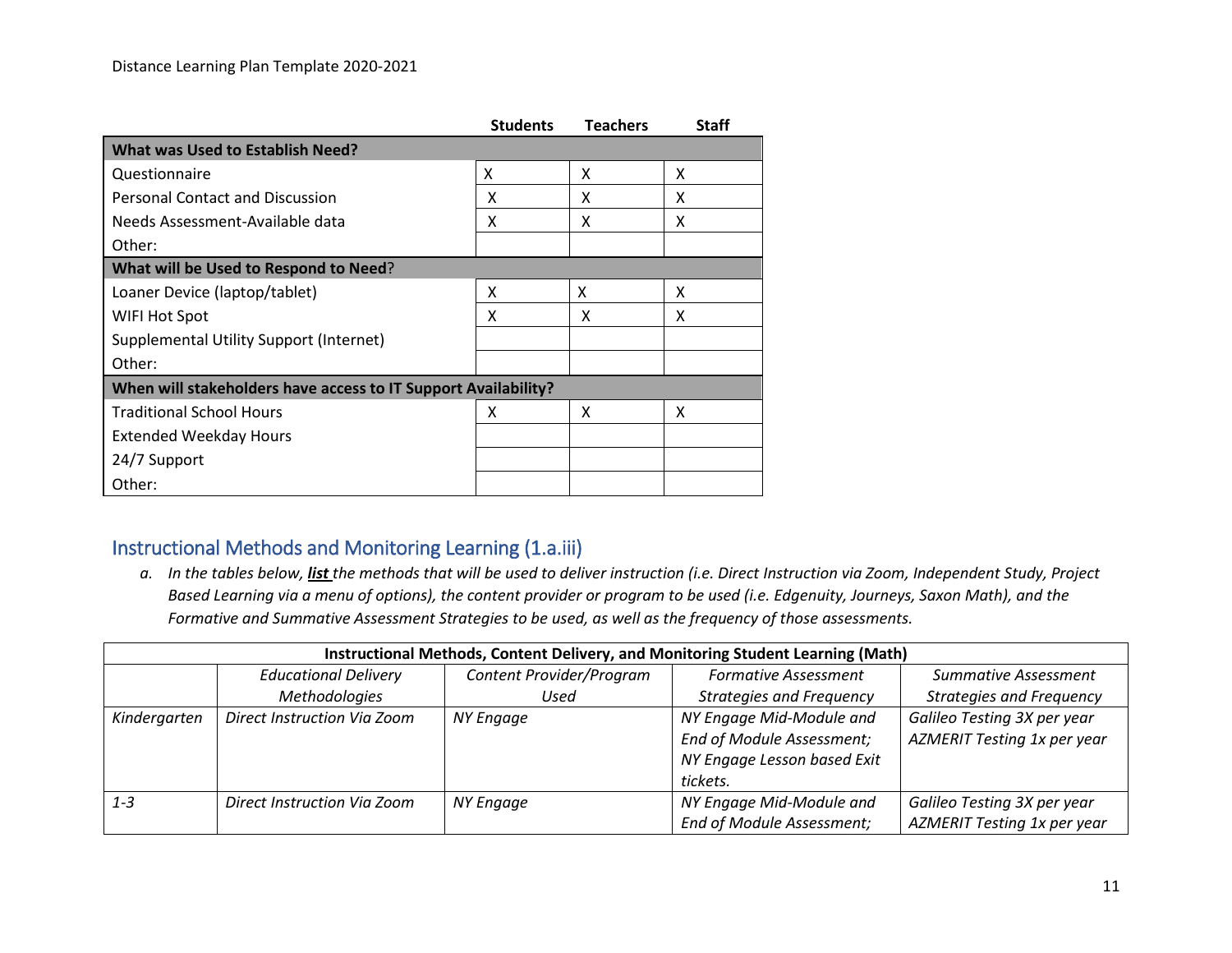|          |                             |           | NY Engage Lesson based Exit<br>tickets.                                                          |                                                            |
|----------|-----------------------------|-----------|--------------------------------------------------------------------------------------------------|------------------------------------------------------------|
| $4 - 6$  | Direct Instruction Via Zoom | NY Engage | NY Engage Mid-Module and<br>End of Module Assessment;<br>NY Engage Lesson based Exit<br>tickets. | Galileo Testing 3X per year<br>AZMERIT Testing 1x per year |
| $7 - 8$  | Direct Instruction Via Zoom | NY Engage | NY Engage Mid-Module and<br>End of Module Assessment;<br>NY Engage Lesson based Exit<br>tickets. | Galileo Testing 3X per year<br>AZMERIT Testing 1x per year |
| $9 - 12$ | n/a                         |           |                                                                                                  |                                                            |

|              | Instructional Methods, Content Delivery, and Monitoring Student Learning (ELA) |                          |                                                                                                                  |                                                            |  |
|--------------|--------------------------------------------------------------------------------|--------------------------|------------------------------------------------------------------------------------------------------------------|------------------------------------------------------------|--|
|              | <b>Educational Delivery</b>                                                    | Content Provider/Program | <b>Formative Assessment</b>                                                                                      | Summative Assessment                                       |  |
|              | Methodologies                                                                  | Used                     | <b>Strategies and Frequency</b>                                                                                  | <b>Strategies and Frequency</b>                            |  |
| Kindergarten | Direct Instruction Via Zoom                                                    | <b>Houghton Mifflin</b>  | <b>Beyond Textbook Formative</b><br>Assessments after each unit;<br>Daily Assignments; End of<br>Unit Assessment | Galileo Testing 3X per year<br>AZMERIT Testing 1x per year |  |
| $1 - 3$      | Direct Instruction Via Zoom                                                    | <b>Houghton Mifflin</b>  | <b>Beyond Textbook Formative</b><br>Assessments after each unit;<br>Daily Assignments; End of<br>Unit Assessment | Galileo Testing 3X per year<br>AZMERIT Testing 1x per year |  |
| $4 - 5$      | Direct Instruction Via Zoom                                                    | <b>Houghton Mifflin</b>  | <b>Beyond Textbook Formative</b><br>Assessments after each unit;<br>Daily Assignments; End of<br>Unit Assessment | Galileo Testing 3X per year<br>AZMERIT Testing 1x per year |  |
| $6 - 8$      | Direct Instruction Via Zoom                                                    | <b>NY Engage</b>         | NY Engage Mid-Module and<br>End of Module Assessment;<br>NY Engage Lesson based Exit<br>tickets.                 | Galileo Testing 3X per year<br>AZMERIT Testing 1x per year |  |
| $9 - 12$     | n/a                                                                            |                          |                                                                                                                  |                                                            |  |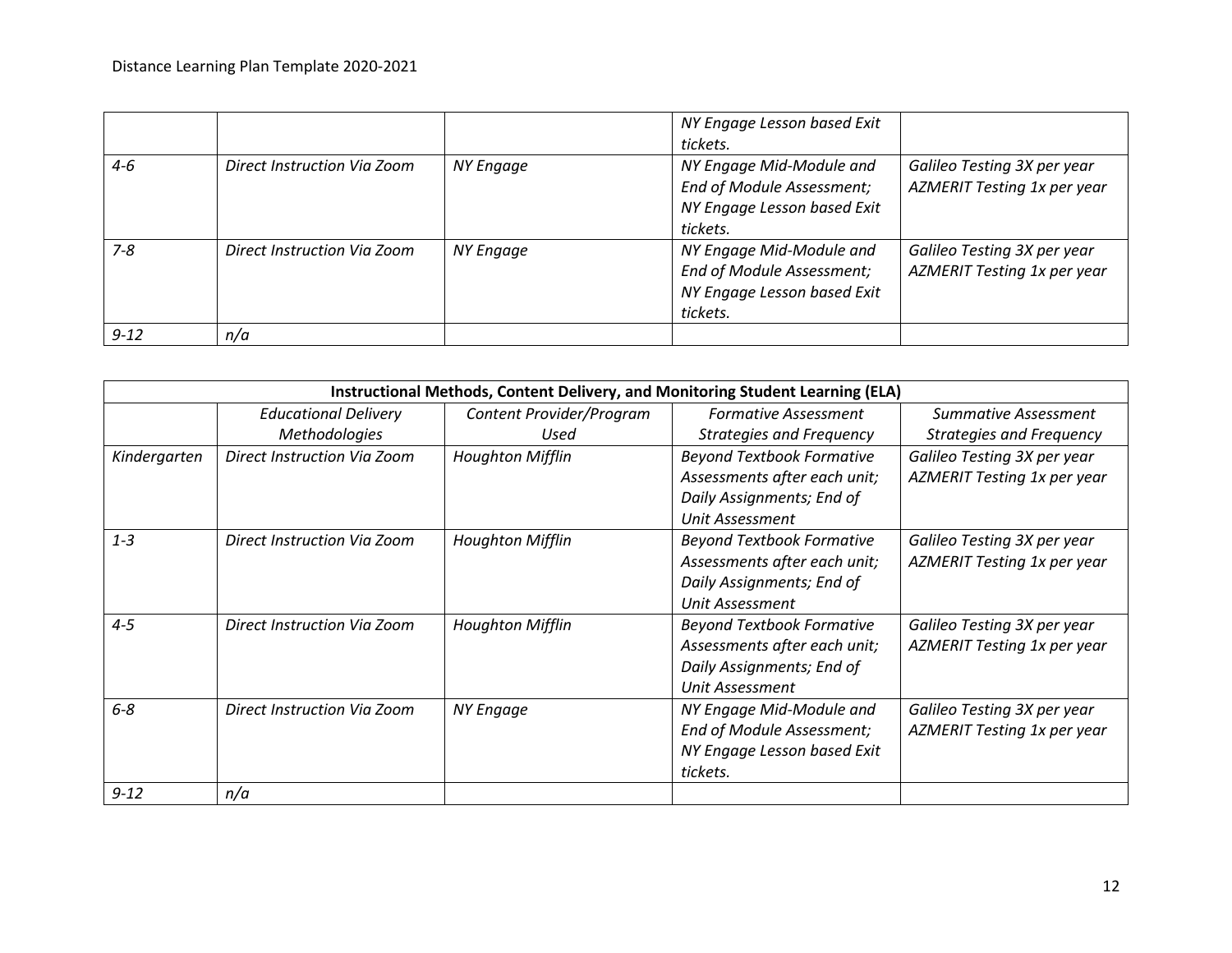|              | Instructional Methods, Content Delivery, and Monitoring Student Learning (Science) |                          |                                   |                                 |  |
|--------------|------------------------------------------------------------------------------------|--------------------------|-----------------------------------|---------------------------------|--|
|              | <b>Educational Delivery</b>                                                        | Content Provider/Program | <b>Formative Assessment</b>       | Summative Assessment            |  |
|              | <b>Methodologies</b>                                                               | Used                     | <b>Strategies and Frequency</b>   | <b>Strategies and Frequency</b> |  |
| Kindergarten | Direct Instruction Via Zoom                                                        | Scott Foresman Science   | <b>Beyond Textbook Formative</b>  | Galileo Testing 3X per year     |  |
|              |                                                                                    |                          | Assessments after each unit       |                                 |  |
|              |                                                                                    |                          | <b>End of Chapter Assessments</b> |                                 |  |
| $1 - 3$      | Direct Instruction Via Zoom                                                        | Scott Foresman Science   | <b>Beyond Textbook Formative</b>  | Galileo Testing 3X per year     |  |
|              |                                                                                    |                          | Assessments after each unit       |                                 |  |
|              |                                                                                    |                          | <b>End of Chapter Assessments</b> |                                 |  |
| $4 - 5$      | Direct Instruction Via Zoom                                                        | Scott Foresman Science   | <b>Beyond Textbook Formative</b>  | Galileo Testing 3X per year     |  |
|              |                                                                                    |                          | Assessments after each unit       | AIMS Science in Grade 4 1x      |  |
|              |                                                                                    |                          | <b>End of Chapter Assessments</b> | per year                        |  |
| $6 - 8$      | Direct Instruction Via Zoom                                                        | Scott Foresman Science   | <b>Beyond Textbook Formative</b>  | Galileo Testing 3X per year     |  |
|              |                                                                                    |                          | Assessments after each unit       | AIMS Science in Grade 8 1X      |  |
|              |                                                                                    |                          | <b>End of Chapter Assessments</b> | per year                        |  |
| $9 - 12$     | n/a                                                                                |                          |                                   |                                 |  |

|              | Instructional Methods, Content Delivery, and Monitoring Student Learning (Other Content Areas)                        |                                      |                                  |                                 |  |  |  |
|--------------|-----------------------------------------------------------------------------------------------------------------------|--------------------------------------|----------------------------------|---------------------------------|--|--|--|
|              | Content Provider/Program<br><b>Educational Delivery</b><br><b>Formative Assessment</b><br><b>Summative Assessment</b> |                                      |                                  |                                 |  |  |  |
|              | <b>Methodologies</b>                                                                                                  | Used                                 | <b>Strategies and Frequency</b>  | <b>Strategies and Frequency</b> |  |  |  |
| Kindergarten | Direct Instruction Via Zoom                                                                                           | <b>Scott Foresman Social Studies</b> | <b>Beyond Textbook Formative</b> | Galileo Testing 3X per year     |  |  |  |
|              |                                                                                                                       |                                      | Assessments after each unit      |                                 |  |  |  |
| $1 - 3$      | Direct Instruction Via Zoom                                                                                           | <b>Scott Foresman Social Studies</b> | <b>Beyond Textbook Formative</b> | Galileo Testing 3X per year     |  |  |  |
|              |                                                                                                                       |                                      | Assessments after each unit      |                                 |  |  |  |
| $4 - 5$      | Direct Instruction Via Zoom                                                                                           | <b>Scott Foresman Social Studies</b> | <b>Beyond Textbook Formative</b> | Galileo Testing 3X per year     |  |  |  |
|              |                                                                                                                       |                                      | Assessments after each unit      |                                 |  |  |  |
| $6 - 8$      | Direct Instruction Via Zoom                                                                                           | <b>Holt Social Studies</b>           | <b>Beyond Textbook Formative</b> | Galileo Testing 3X per year     |  |  |  |
|              |                                                                                                                       |                                      | Assessments after each unit      |                                 |  |  |  |
| $9 - 12$     | n/a                                                                                                                   |                                      |                                  |                                 |  |  |  |

**Instructional Methods, Remote Training and Monitoring Student Learning (CTEDs, in lieu of requirements outlined in A.R.S. § 15-391(4)(d) )**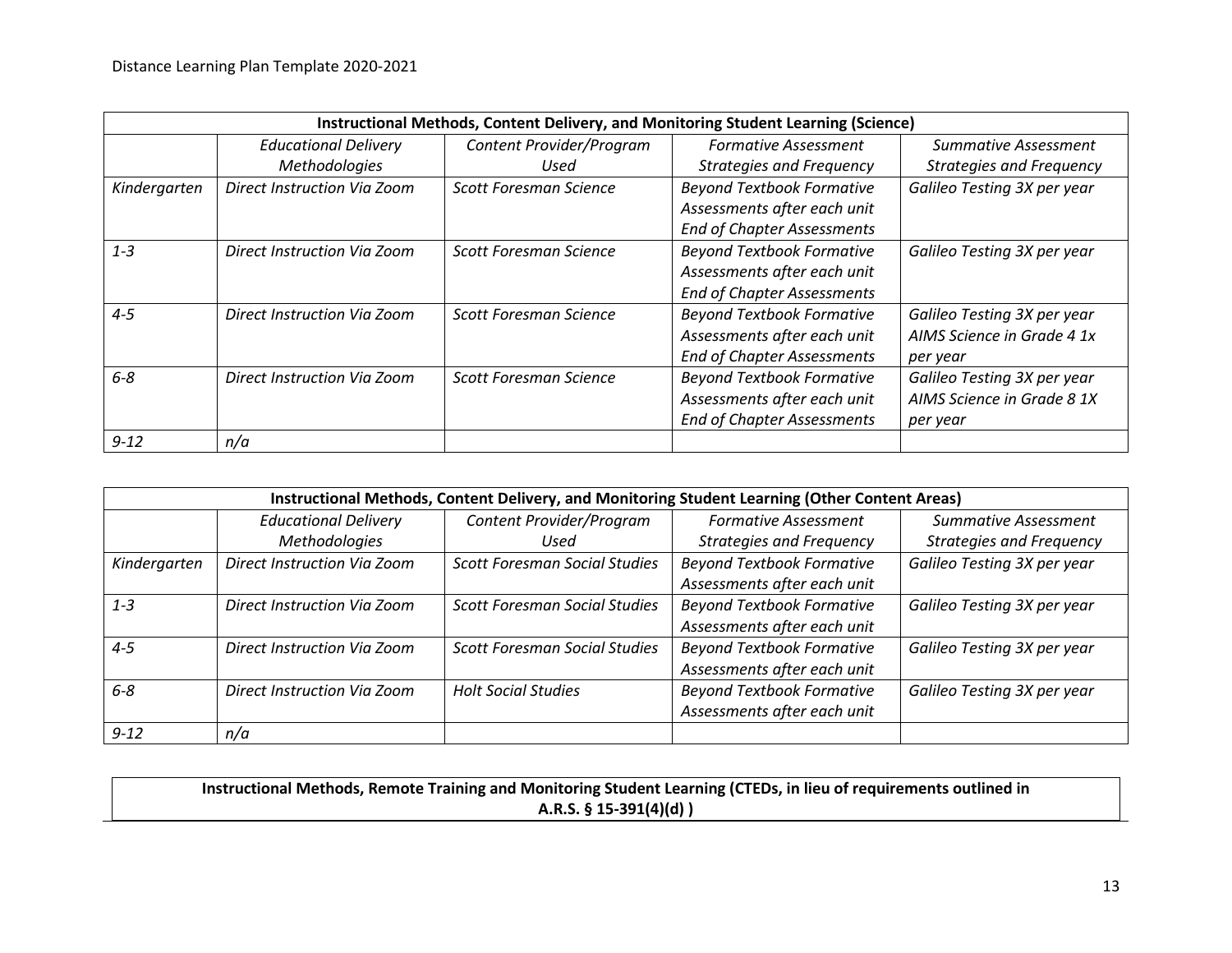|          | <b>Educational Delivery</b> | Content Provider/Program | Formative Assessment     | Summative Assessment     |
|----------|-----------------------------|--------------------------|--------------------------|--------------------------|
|          | <i>Methodologies</i>        | Used                     | Strategies and Frequency | Strategies and Freguency |
| $9 - 12$ | n/a                         |                          |                          |                          |

**Optional: Describe how the school will provide substantive distance learning (use if the school wishes to provide information in addition to the tables above)**

#### Meeting the Needs of Students with Disabilities and English Learners.

*a. Describe how the school district will ensure access and meet the needs of students with disabilities.*

**In addition to action steps articulated in this document, all state/federal laws and IDEA assurances provided annually to the Department remain applicable and in effect.**

| <b>Action Step</b>                                                                                                                  | <b>Person(s) Responsible</b>         | <b>Frequency and/or Timing</b>                            | <b>Evidence of Implementation</b>                                                                               |
|-------------------------------------------------------------------------------------------------------------------------------------|--------------------------------------|-----------------------------------------------------------|-----------------------------------------------------------------------------------------------------------------|
| Provide all special education students<br>with services as described in IEP. Via<br>Zoom, telephone, or other appropriate<br>means. | <b>Special Education Coordinator</b> | Daily or as indicated by individual student<br><b>IEP</b> | Provider will keep a session log of all<br>sessions and monitor progress in the<br>same manner as if on campus. |
| <b>Process for Implementing Action Step</b>                                                                                         |                                      |                                                           |                                                                                                                 |

Special education teacher and speech therapist will create zoom accounts and provide services for the time/frequency listed in each child's IEP. Both therapist and special education teacher are already set up and have used this method in the past.

#### *b. Describe how the school district will ensure access and meet the needs of English learners.*

| <b>Action Step</b> | <b>Person(s) Responsible</b> |  | <b>Evidence of Implementation</b> |  |  |
|--------------------|------------------------------|--|-----------------------------------|--|--|
| n/a                |                              |  |                                   |  |  |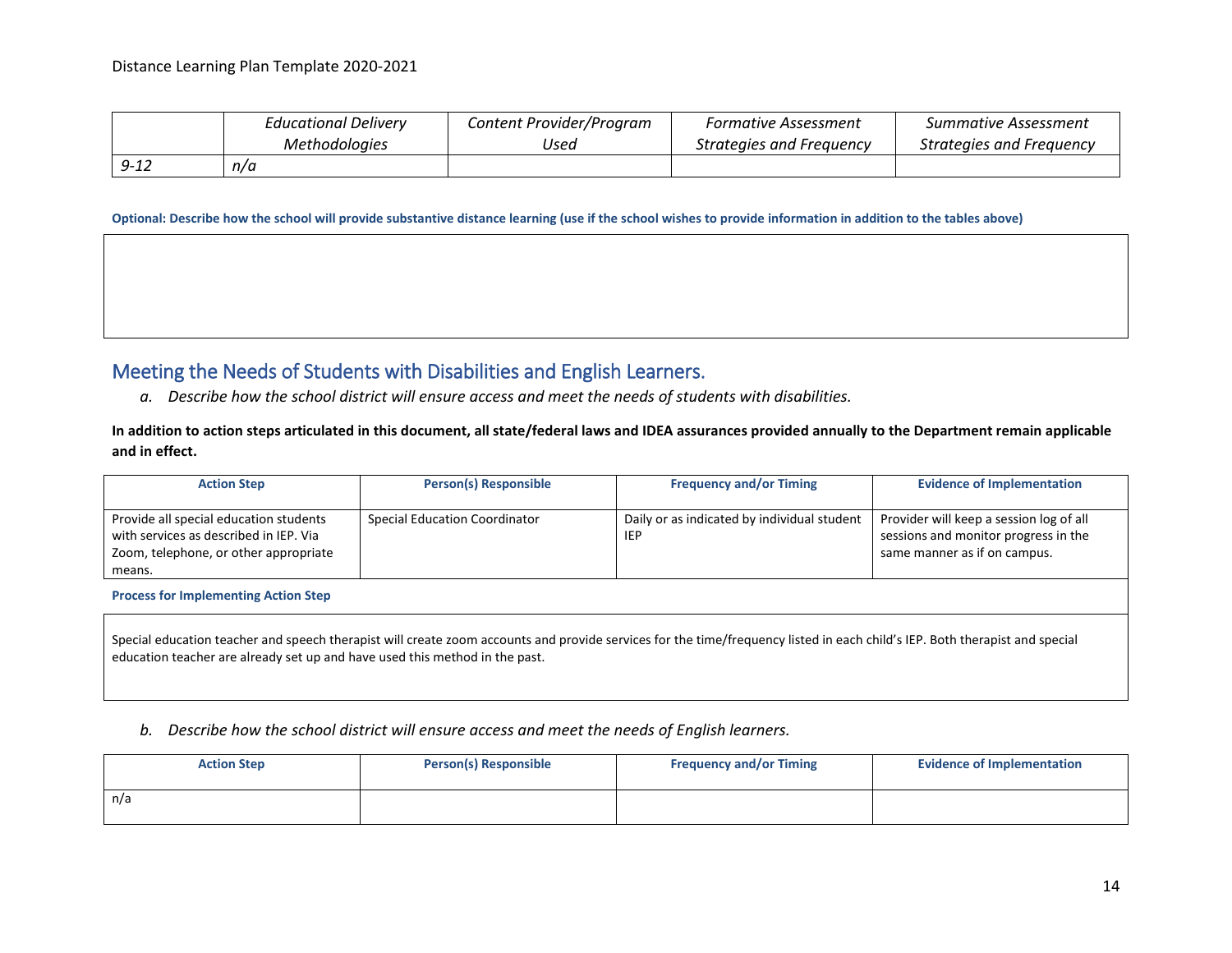#### **Process for Implementing Action Step**

Mobile Elementary Currently does not have any ELL students enrolled.

#### Social and Emotional Learning Support for Students (1.a.v)

*Check the boxes below to indicate which will be provided to students to support social emotional learning and how counseling services will be provided for each grade band.*

|                                                                              |                                       | Kinder               | 1-3 | 4-5 | $6 - 8$                    | $9 - 12$ |
|------------------------------------------------------------------------------|---------------------------------------|----------------------|-----|-----|----------------------------|----------|
| Teacher Check-in                                                             |                                       | $\cdot$<br>$\lambda$ |     |     |                            | n/a      |
|                                                                              | Packet of Social and Emotional Topics | $\mathbf{v}$         |     |     | $\mathbf{v}$<br>$\sqrt{ }$ | n/a      |
| <b>Social Emotional</b><br><b>Online Social Emotional videos</b><br>Learning |                                       |                      |     |     |                            |          |
|                                                                              | Parent Training                       |                      |     |     |                            |          |
|                                                                              | Other:                                |                      |     |     |                            |          |

|                            |           | Kinder | $1 - 3$                   | $4 - 5$   | $6-8$ | $9 - 12$ |
|----------------------------|-----------|--------|---------------------------|-----------|-------|----------|
|                            | In-Person |        |                           |           |       |          |
| <b>Counseling Services</b> | Phone     | Х      | $\mathbf{v}$<br>$\lambda$ | $\lambda$ | X     | n/a      |
|                            | Webcast   |        |                           |           |       |          |
|                            | Email/IM  | х      | $\checkmark$<br>⌒         |           | X     | n/a      |
|                            | Other:    |        |                           |           |       |          |

*Provide a description of how the school district will provide social and emotional learning support to students using the methods identified in the above charts.*

| <b>Action Step</b>                                                 | Person(s) Responsible | <b>Frequency and/or Timing</b> | <b>Evidence of Implementation</b> |
|--------------------------------------------------------------------|-----------------------|--------------------------------|-----------------------------------|
| Send packets of social and emotion topics<br>home with students to | Teacher               |                                |                                   |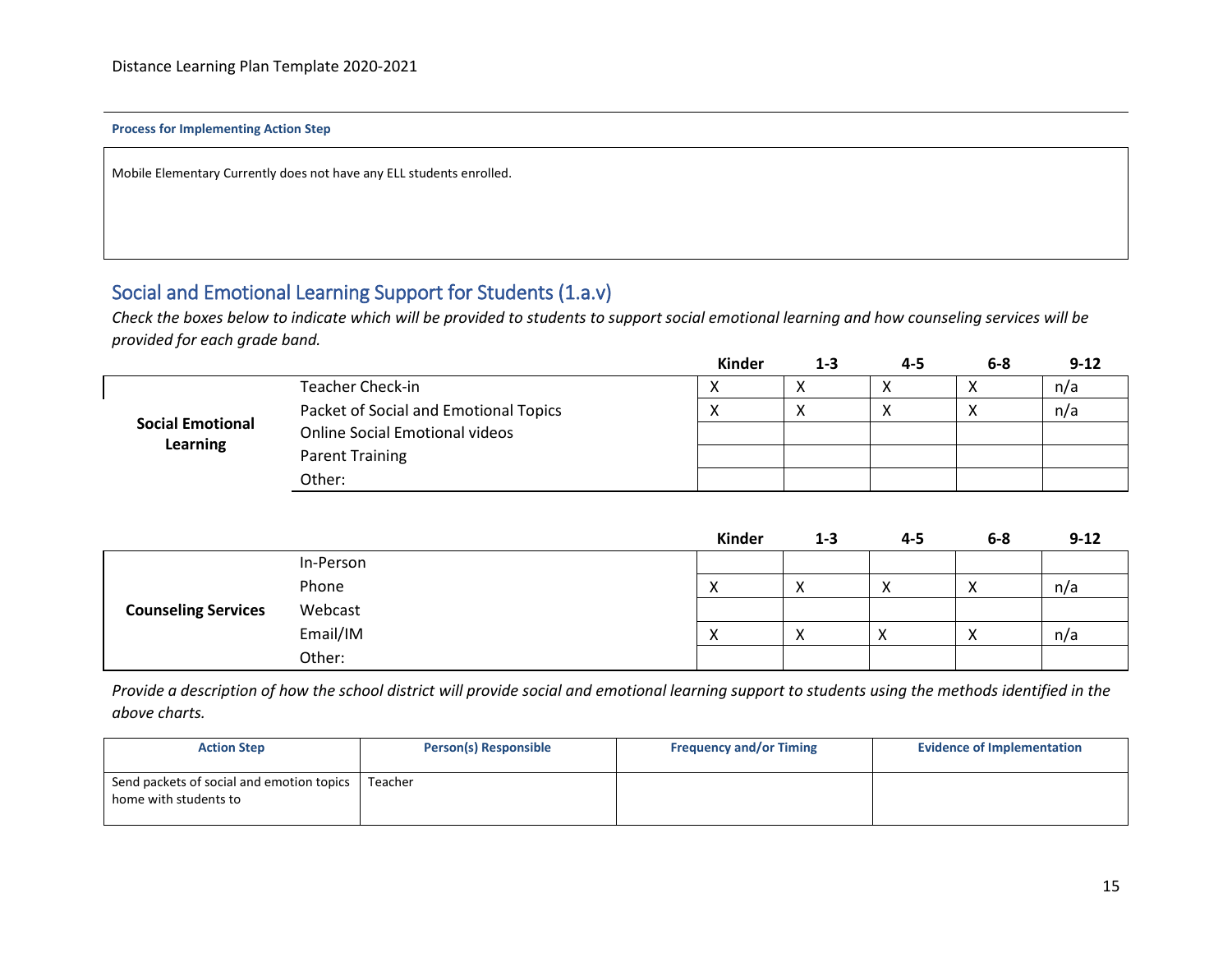| Teachers check in with students/parents<br>on social emotional topics weekly<br>through phone calls, email, or others<br>method | Teachers, parents, students | Weekly                 | Teacher/parent phone logs    |
|---------------------------------------------------------------------------------------------------------------------------------|-----------------------------|------------------------|------------------------------|
| Provide resource list to parents that<br>includes resources for mental health                                                   | Administration              | <b>Twice Quarterly</b> | Copy of List send to parents |

## Demonstrating Mastery of Academic Content (1.a.vi)

*Describe how the school district will require students to demonstrate ongoing competency or mastery in grade level or advanced grade level content.*

| <b>Action Step(s)</b>                                                                               | <b>Person(s) Responsible</b> | <b>Frequency and/or Timing</b> | <b>Evidence of Implementation</b>                                                                                         |
|-----------------------------------------------------------------------------------------------------|------------------------------|--------------------------------|---------------------------------------------------------------------------------------------------------------------------|
| Daily, weekly, and monthly and end of<br>unit student performance on assignments<br>and assessments | <b>Teachers</b>              | Daily                          | Student work showing progress or<br>improvement on the state standards;<br>student work aligned to the state<br>standards |

#### Benchmark Assessments (1.a.vii)

*In the tables below, list the assessments that will be used for benchmarking in grades K-12 in English language arts and mathematics (i.e. NWEA MAP, Galileo, Fountas and Pinnell BAS, etc.), the manner in which the assessment will be given, and the proposed date(s) the assessment(s) will be given. Career and Technical Education Districts should submit N/A.* 

| <b>Benchmark Assessments (Math)</b> |                                                                                        |                                                                     |                                                     |
|-------------------------------------|----------------------------------------------------------------------------------------|---------------------------------------------------------------------|-----------------------------------------------------|
|                                     | Assessment(s) to be used (Name of<br>Assessment and/or Assessment<br>Provider/Creator) | Plan for Assessment (online, in person,<br>at testing center, etc.) | Proposed date(s) of assessments                     |
| Kindergarten                        | Galileo                                                                                | Online, in person if on campus options<br>have opened up            | September 1,2020, January 10, 2021,<br>May 15, 2021 |
| $1 - 3$                             | Galileo                                                                                | Online, in person if on campus options<br>have opened up            | September 1,2020, January 10, 2021,<br>May 15, 2021 |
| $4 - 6$                             | Galileo                                                                                | Online, in person if on campus options                              | September 1,2020, January 10, 2021,                 |